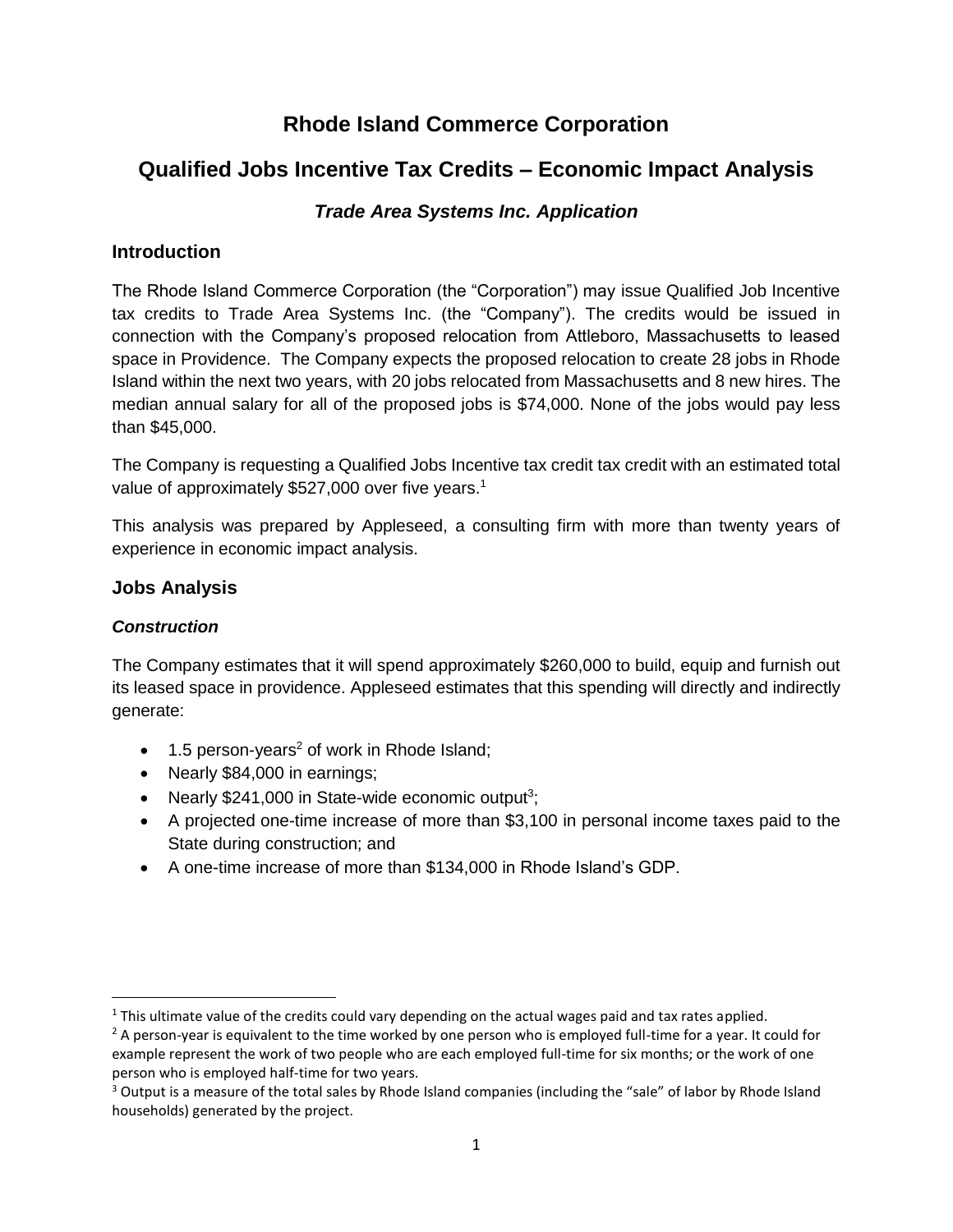## *Annual operations*

The Company states that within two years of its relocation it will employ 28 workers in Providence, with an estimated payroll of \$2.6 million.

Based on these estimates, Appleseed projects (as shown below in Table 1), that in its third year in Rhode Island the Company will directly and indirectly account for:

- 43 full-time equivalent jobs in Rhode Island;
- Nearly \$3.6 million in annual earnings (in 2016 dollars);
- Nearly \$11.0 million in annual statewide economic output;
- A projected net increase of nearly \$135,000 in personal income taxes paid annually to the State<sup>4</sup>; (in addition to the nearly \$3,100 in personal income tax revenues cited above that would be generated by spending on construction); and
- An increase of more than \$7.9 million in Rhode Island's annual GDP.

### **Table 1: Direct and indirect impact of annual operations (employment in FTE; income, valueadded and output in millions of 2018 dollars)**

|                     | <b>Employment</b> | <b>Earnings</b> | Value added | <b>Output</b> |
|---------------------|-------------------|-----------------|-------------|---------------|
| Direct Effect       | 28                | \$2.6           | \$6.3       | \$8.5         |
| Indirect Effect     | 15                | \$1.0           | \$1.6       | \$2.5         |
| <b>Total Effect</b> | 43                | \$3.6           | \$7.9       | \$11.0        |

### *Benefits*

In addition to salaries and commissions, the Company covers 80 percent of the cost of health insurance for employees and their families, and 50 percent of the cost of dental and vision coverage; and provides disability insurance, life insurance and a 401k plan.

### *Hiring*

The Company will initially contract for new workers in Providence through a temporary service agency; decisions on directly hiring these workers directly will typically be made after they have completed 160 hours of work.

### **Impact**

Based upon the foregoing analysis, the Corporation anticipates that the issuance of the tax credits will have a positive impact on the State's revenues, as indicated in the estimate of net income tax revenues provided above. As the tax credit amounts are limited to reasonably expected W-2 withholdings for the new, directly-created, jobs, any potential exposure for State taxpayers, or any other foreseeable negative contingencies, is limited.

 $\overline{\phantom{a}}$ <sup>4</sup> This does not include the value of the income taxes generated over 5 years by the 28 new jobs created by Trade Area Systems, as those income taxes will be offset by the tax credit paid to Trade Area Systems under the Qualified Jobs program.